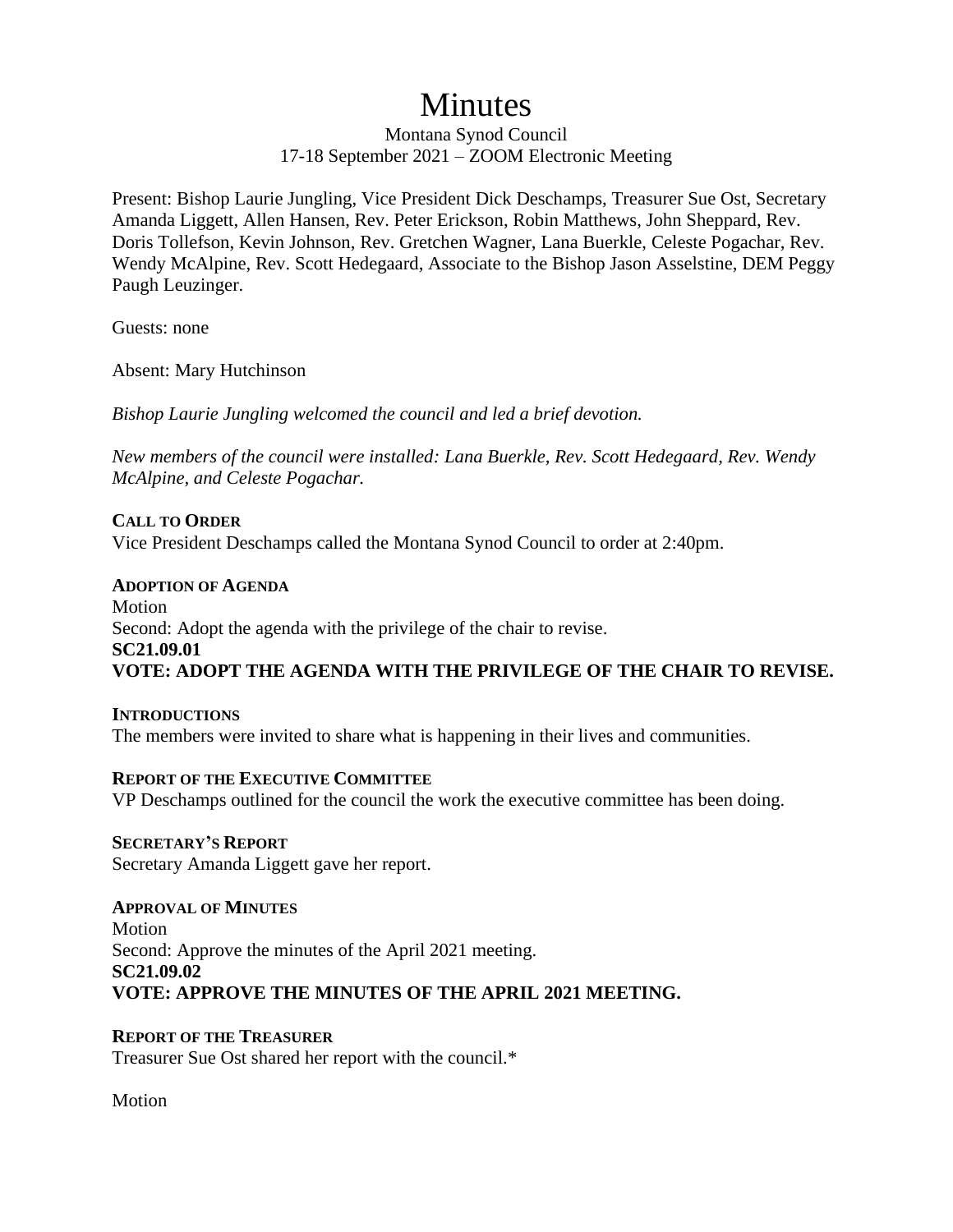#### Second: Accept the Treasurer's report as presented. **SC21.09.03 VOTE: ACCEPT THE TREASURER'S REPORT AS PRESENTED.**

#### **REPORT OF THE ASSOCIATE TO THE BISHOP**

Rev. Jason Asselstine delivered his report.\* He pointed out that the current Covid spike has put a pause on gathering the new LPA class in person. They will begin with a ZOOM meeting and personal study.

## **NRIT REPORT**

Jenny Kunka delivered a report for the Northern Rockies Institute of Theology. She outlined the mission of NRIT. Many things had to change because of the pandemic. All classes have been offered through ZOOM, with the help of Colter McCarty. It also impacted the types of classes held, with offerings about grief and trauma along with the normal theological, bible based options. Lay people are also always welcome in the classes. In-person classes have not yet resumed. NRIT also helps to provide some of the resources for LPA courses. She expressed her thanks for the financial support of the synod.

#### **REVIEW OF THE STATEMENT OF PURPOSE (CONSTITUTION CHAPTER 6)**

VP Deschamps led the council in a review of our constitutional statement of purpose.

#### **REPORT OF THE VICE PRESIDENT**

VP Dick Deschamps delivered his report.\* Adding to his written report, he highlighted his work as the liaison with Lutheran Disaster Response. Several years ago, the synod started a disaster fund, which was developed to help in any kind of disaster for unmet needs. He asked the synod council members to keep our ears to the ground in our communities for people who may need a hand. He also is working on a personnel manual for the synod, which is a work in progress.

#### **CREATION CARE TASK FORCE**

John Sheppard gave a brief report. He highlighted the Singing Plains and Calling Mountains liturgy, which was used successfully by several congregations and may be used at the Chico pastoral retreat. There are several solar projects going on, including possibly the Center for Campus Ministry in Bozeman. Patrick Miller has put together a small spreadsheet that can create a carbon footprint for a facility. He brought a question. They are looking at a new project to support regenerative grazing on grasslands and carbon offsets by creating a fund for ranchers. Where would that fund reside? The Western Sustainability Exchange has offered to host that fund, but they wondered if the synod has a place for this. Sue responded that if necessary create a line in the restricted funds. This may exceed the role of the task force, and the synod must keep liability issues in mind. John suggested the task force create a proposal to be brought before the council and determine if it aligns with the Care for Creation and Changing Climate resolution. Bishop Jungling invited them to bring that proposal to her for review.

# **REPORT OF THE BISHOP**

Bishop Laurie Jungling began her report.\*

*The council recessed for the evening at 5:00pm.*

*The council reconvened on Saturday morning at 9:00am. Rev. Gretchen Wagner led morning prayer.*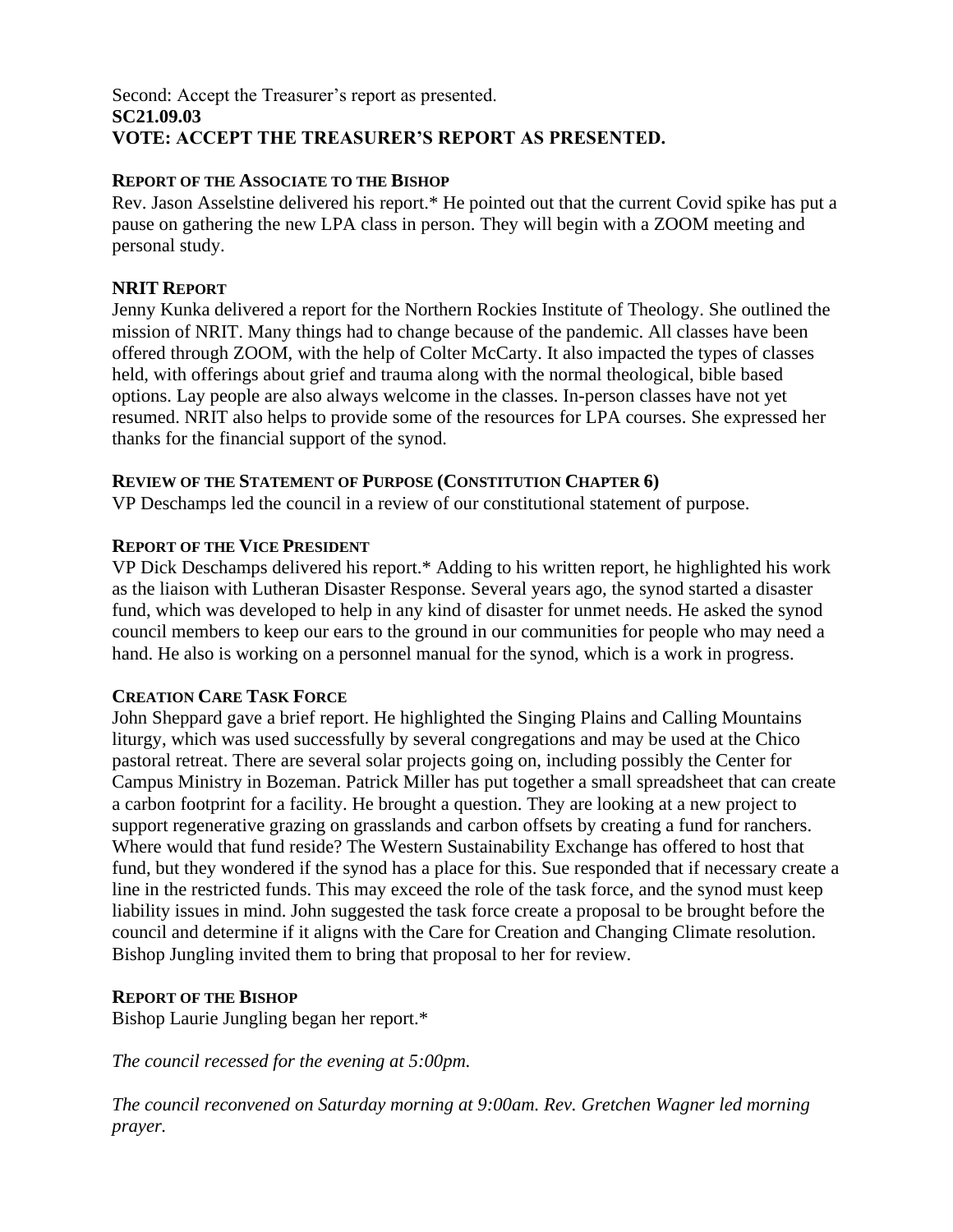#### **REPORT OF THE BISHOP**

Bishop Laurie Jungling concluded her report.\*

#### **REPORT OF THE DIRECTOR FOR EVANGELICAL MISSION**

Rev. Peggy Paugh Leuzinger presented her report.\* Regarding retaining the further services of Dennis Trotter as a stewardship consultant, Peggy encouraged the council to do so. He has proven very helpful to the stewardship task force in their plans for changing the culture of stewardship throughout the synod. Thy hope to provide more educational opportunities for congregations in the future. *We discussed creating a line item for stewardship consultation for 2022, so this item needs to be added to budget considerations for the February meeting.*

#### Motion

Second: Fund \$3000 for Dennis Trotter for continuing stewardship efforts in the 2021 calendar year.

#### **SC21.09.03 VOTE: FUND \$3000 FOR DENNIS TROTTER FOR CONTINUING STEWARDSHIP EFFORTS IN THE 2021 CALENDAR YEAR.**

#### **RETIRED PASTOR REVIEW**

Bishop Jungling presented her work for the year in reviewing the retired pastors of the synod. She works to review 1/3 of retired pastors each year. We have around 98 retired pastors on our roster. She presented the names to the council of those she worked with his year and asked that we accept that review.

The bishop highlighted one person of concern, Pastor Lynn DeYoung of Helena, and recommended that he be removed from the retired roster. He and his family remained in the congregation after his retirement and have interfered with the ministry since then. There was much discussion around how this action might impact the congregation in negative or positive ways, and whether and how the synod can offer help to them in terms of healing and moving forward. This requires a 2/3 majority vote of the council.

#### Motion

Second: The Synod Council revoke the retired status of retired Pastor Lynn DeYoung from the ELCA retired roster.

# **SC21.09.04 VOTE: THE SYNOD COUNCIL REVOKE THE RETIRED STATUS OF REV. LYNN DEYOUNG FROM THE ELCA RETIRED ROSTER.**

The vote was unanimous.

#### **NEW BUSINESS**

*Consent Agenda*

#### **Retirement**

Pr. Aprille Jordan – 7/1/21 Pr. Steve Schmidt – 7/1/21 Pr. Arne Bergland – 7/1/21 Pr. Barb Gwynn – 6/1/21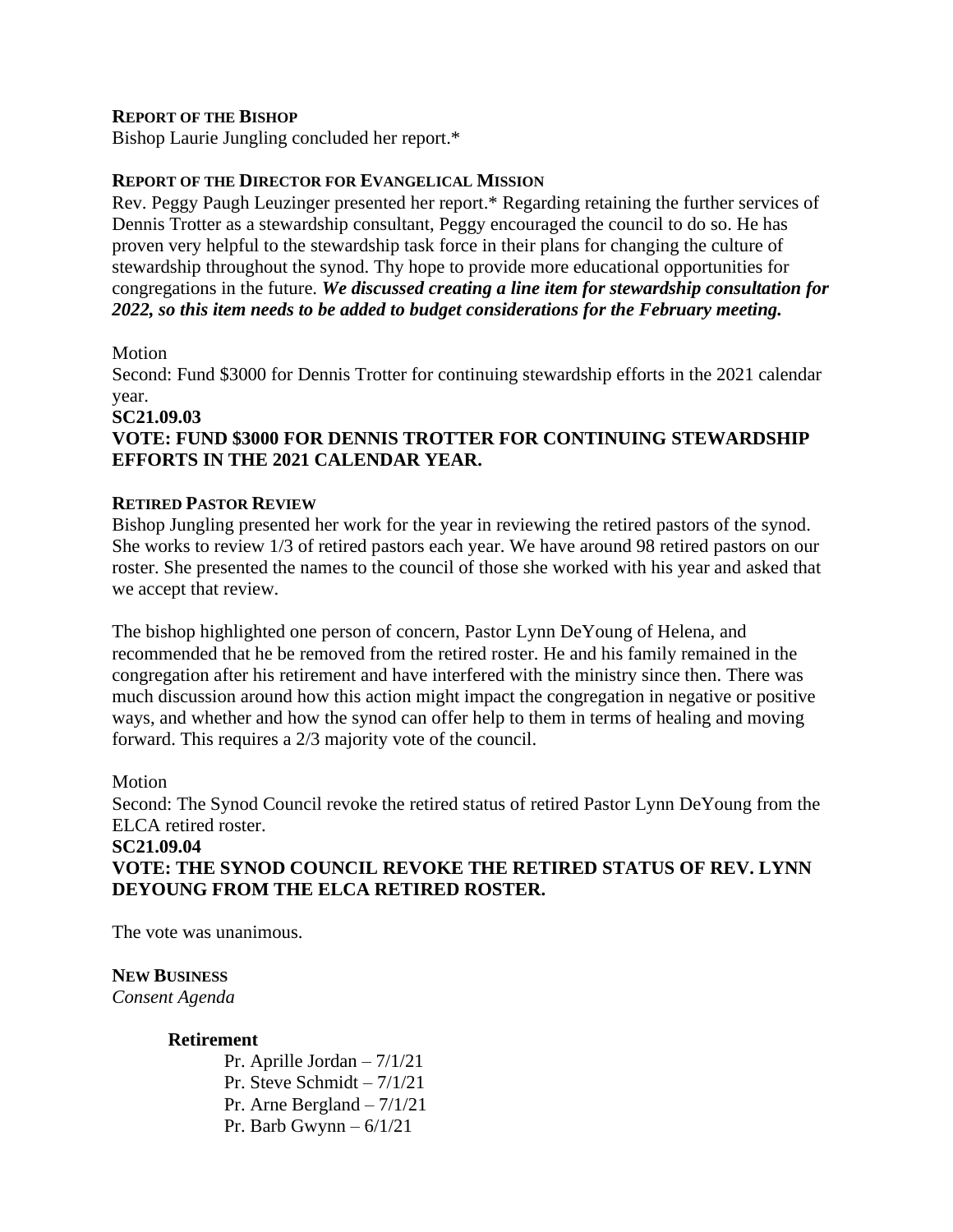Pr. Rand Drollman – 9/1/21

#### **On Leave From Call**

Pr. Stacey Siebrasse Heggem, entering 2nd year on leave from call – July 17, 2020

Pr. Natalie Faltin, entering 2nd year on leave from call – June 7, 2020

Pr. Kim Peterson, entering  $1<sup>st</sup>$  year of on leave from call – September 1, 2021

Pr. Kathleen Larson Aasheim, entering  $1<sup>st</sup>$  year of leave from call – June 1, 2021

Pr. Halcyon Bjornstad, entering  $1<sup>st</sup>$  year of leave from call – September 15, 2021

## **Annual Retiree Review**

Establishment of date for September 2022 Synod Council Meeting: September 16-17, 2022

Motion Second: Approve the consent agenda as presented. **SC21.09.05 VOTE: APPROVE THE CONSENT AGENDA AS PRESENTED.**

#### Motion

Second: Approve Pastor Doris Tollefson as a member of the Synod Council executive committee.

#### **SC21.09.06**

# **VOTE: APPROVE PASTOR DORIS TOLLEFSON AS A MEMBER OF THE SYNOD COUNCIL EXECUTIVE COMMITTEE.**

Motion

Second: Approve the appointment of Pastor Wendy McAlpine to the Synod Council, replacing Pastor Jessie Obrecht, representing the Golden Triangle Cluster.

#### **SC21.09.07**

# **VOTE: APPROVE THE APPOINTMENT OF PASTOR WENDY MCALPINE TO THE SYNOD COUNCIL, REPLACING PASTOR JESSIE OBRECHT, REPRESENTING THE GOLDEN TRIANGLE CLUSTER.**

Motion

Second: Affirm Presbyterian Pastor JP Carlson as the pastor of Lutheran Campus Ministry on the campus of MSU Bozeman.

#### **SC21.09.08**

# **VOTE: AFFIRM PRESBYTERIAN PASTOR JP CARLSON AS THE PASTOR OF LUTHERAN CAMPUS MINISTRY ON THE CAMPUS OF MSU BOZEMAN.**

# *Council retreat discussion.*

In hopes of having discussion around the vision for ministry in the Montana Synod, VP Deschamps proposes trying to have an in-person meeting in February. Some expressed concern that we wait until covid recedes considerably.

*Salary Guidelines*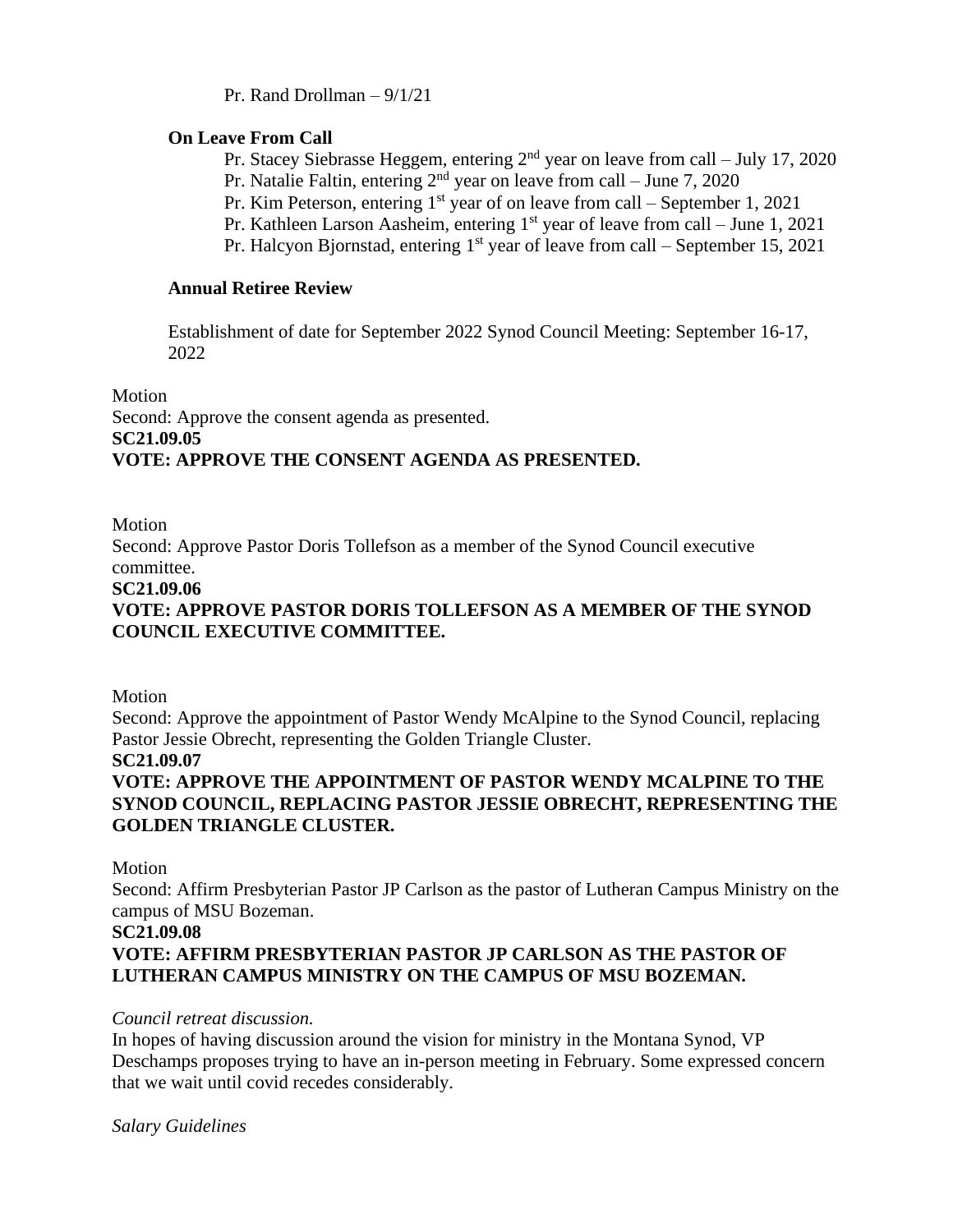Treasurer Ost explained that in the past we have used the CPI-U (Consumer price index urban inflation rate.). This year it is 5.1%, which the executive committee found concerning in terms of whether congregations can afford that large an increase. The executive committee suggested that we move to using the 3-year average this year and going forward. The motion came moved and seconded from the executive committee.

# Motion

Second: Use a three-year rolling average of the CPI-U for salary guidelines.

**SC21.09.09**

# **VOTE: USE A THREE-YEAR ROLLING AVERAGE OF THE CPI-U FOR SALARY GUIDELINES.**

Treasurer Ost revised the guidelines according to this practice and presented them to the council for approval at a 3% increase for the year.

Motion

Second: Approve the salary guidelines for 2022 as presented.

# **SC21.09.10**

# **VOTE: APPROVE THE SALARY GUIDELINES FOR 2022 AS PRESENTED.**

# *Synod Gift Policy*

The MT Synod has a current gift acceptance policy. DEM Peggy Paugh Leuzinger solicited examples of policies from other synods in hopes of finding best practices for the revision of our own policy. Some she highlighted:

- Non-cash gifts should be sold as soon as practical.
- Some synods had an automatic tithe of any gift to the ELCA.
- Stipulate that after a certain period of time, unused restricted gifts would be moved to unrestricted.

Beth Adams, our regional gift planner, is willing to consult with us as we consider revising this document.

VP Deschamps invited comments:

- Need to address whether gifts go to the general operating fund or be kept separate to be put to specific ministries.
- List ways to make a gift, including types of gifts.
- Non-designated gifts should be split between operating funds and missionary funds.
- We should also keep in mind that some gifts can do damage to a ministry.
- Is there a difference that needs to be made between a gift and a grant? For example, what happens if a private foundation provides an unsolicited designated grant?
- "Socially conscious" investing was mentioned.

Pastor Scott Hedegaard and Pastor Doris Tollefson volunteered to work with DEM Paugh Leuzinger and Beth Adams to put together a draft policy for the council to consider.

# *VP Deschamps led the council in a closing prayer.*

VP Deschamps adjourned the meeting at 1:00pm.

Respectfully Submitted,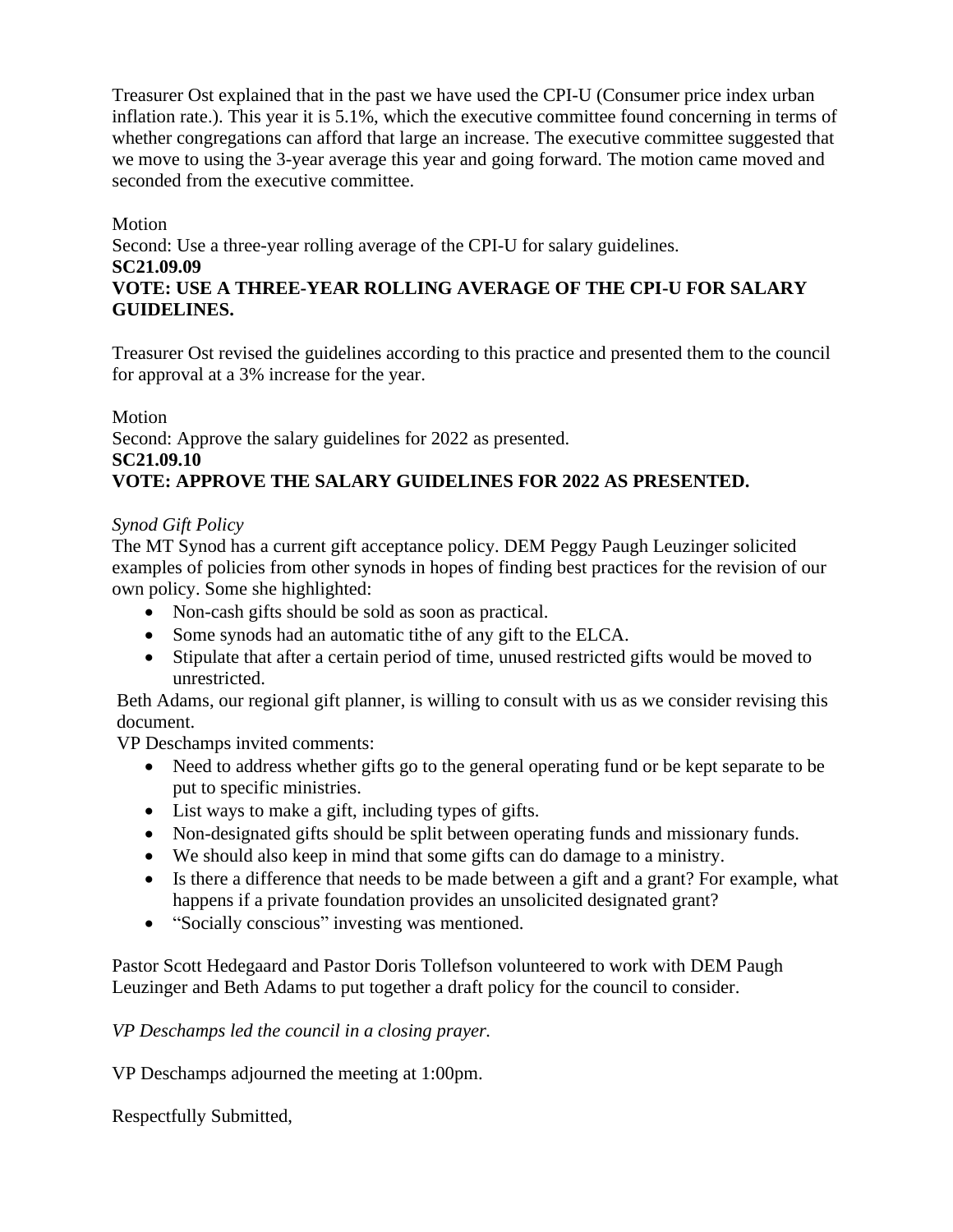Rev. Amanda Liggett Secretary, Montana Synod

# **Upcoming Meetings**

# **Council Meetings**

-- February 18-19, 2022, Great Falls

-- June 2, 2022, Billings

--September 16-17, 2022, Great Falls

# **Assembly**

 $-$ June 3-5, 2022, Billings (need to discuss the June  $5<sup>th</sup>$  date at the February meeting)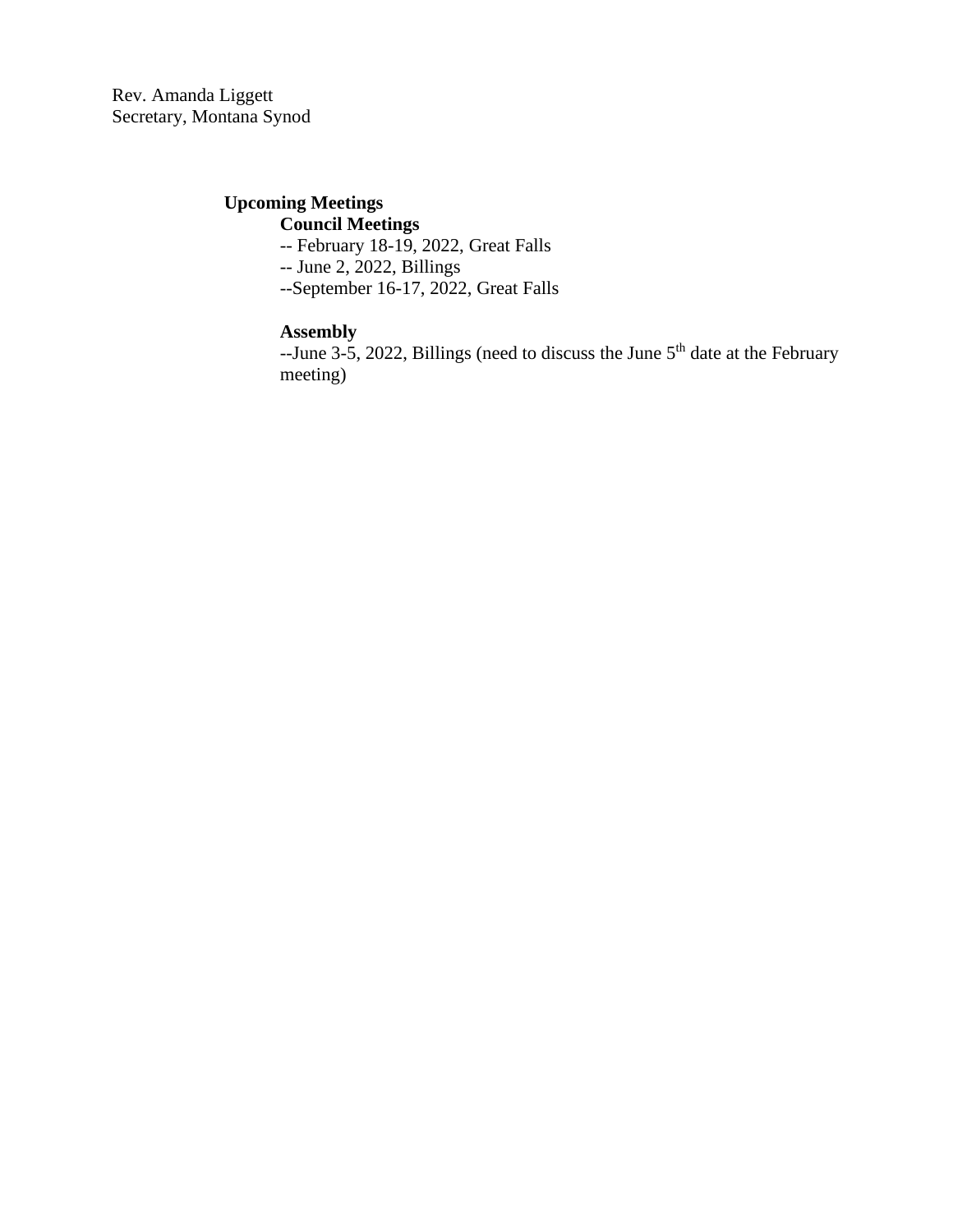#### \* Addendum

#### TREASURER'S REPORT 9/23/21

At 58.33% of the year, the Synod's budget is in good condition. Mission Support is at 56% of the budget, so it's keeping up; however, we did have a large gift early in the year and that has kept the % up. I calculated an average monthly amount and then annualized it. That shows a prediction of just over \$916,000.

We still have the "cushion" of the PPP loan that was forgiven - \$62,662 – and those funds are just waiting for us to need them or to make a decision on what we'd like to use them for. Transferring funds into Restricted Accounts would be one way to use the funds for specific ministries. Another way would be to "make whole" the ministry partners who will not receive 100% of what was budgeted if our Mission Support does not reach 100% of the budget. We may want to wait and see how the rest of the year goes before we make those kinds of decisions.

Expenses have been going along pretty well within budget. I noticed we have spent very little in the "Programs" category. That's probably because we aren't doing business as usual, but most could be used in the next five months. We're on track in

Compensation/Benefits, Travel is under, and Administrative is a little under budget. The very last line of the report Net Operating Total shows Income less Expenses at  $$68,480.12$  – without the PPP funds, that number would be just over  $$5,800$  – so, we're doing well overall. I don't feel we need to make any budget revisions to 2021 at this time.

Regarding the 2022 budget that was passed at the Synod Assembly, there may be some revisions now, or we can wait until this year is complete to make those decisions. I'm looking at Mission Support, since we increased the budget in 2022 by \$15,000 – if we don't meet our 2021 budget in that category, we might not want to budget for even more next year. The other area where we might consider a revision is the transfer in from Restricted for the Synod House Mortgage Interest of about \$16,000. We should have enough in Restricted to cover the interest for 2021, but donations have been low for a couple of years, and there may not be anything to transfer in next year. Those two revisions would both decrease income, and thus we would have to decrease some expenses to balance the budget. It's something to think about, as we will need to revise the 2022 budget either now or in February.

\_\_\_\_\_\_\_\_\_\_\_\_\_\_\_\_\_\_\_\_\_\_\_\_\_\_\_\_\_\_\_\_\_\_\_\_\_\_\_\_\_\_\_\_\_\_\_\_\_\_\_\_\_\_\_\_\_\_\_\_\_\_\_\_\_\_\_\_\_\_

Synod Council Report September 2021 Associate to the Bishop Jason Asselstine

LPA progress -Retreat scheduled for new class to begin October 1-2 in Great Falls -Final Pastoral Care Retreat currently being scheduled for either the end of October or in Nov.

Youth Gathering -July 2022. Contacting Congregation to offer support and encouragement. -No Transportation this time

First Call Theological Education -Dec 5-8 in Great Falls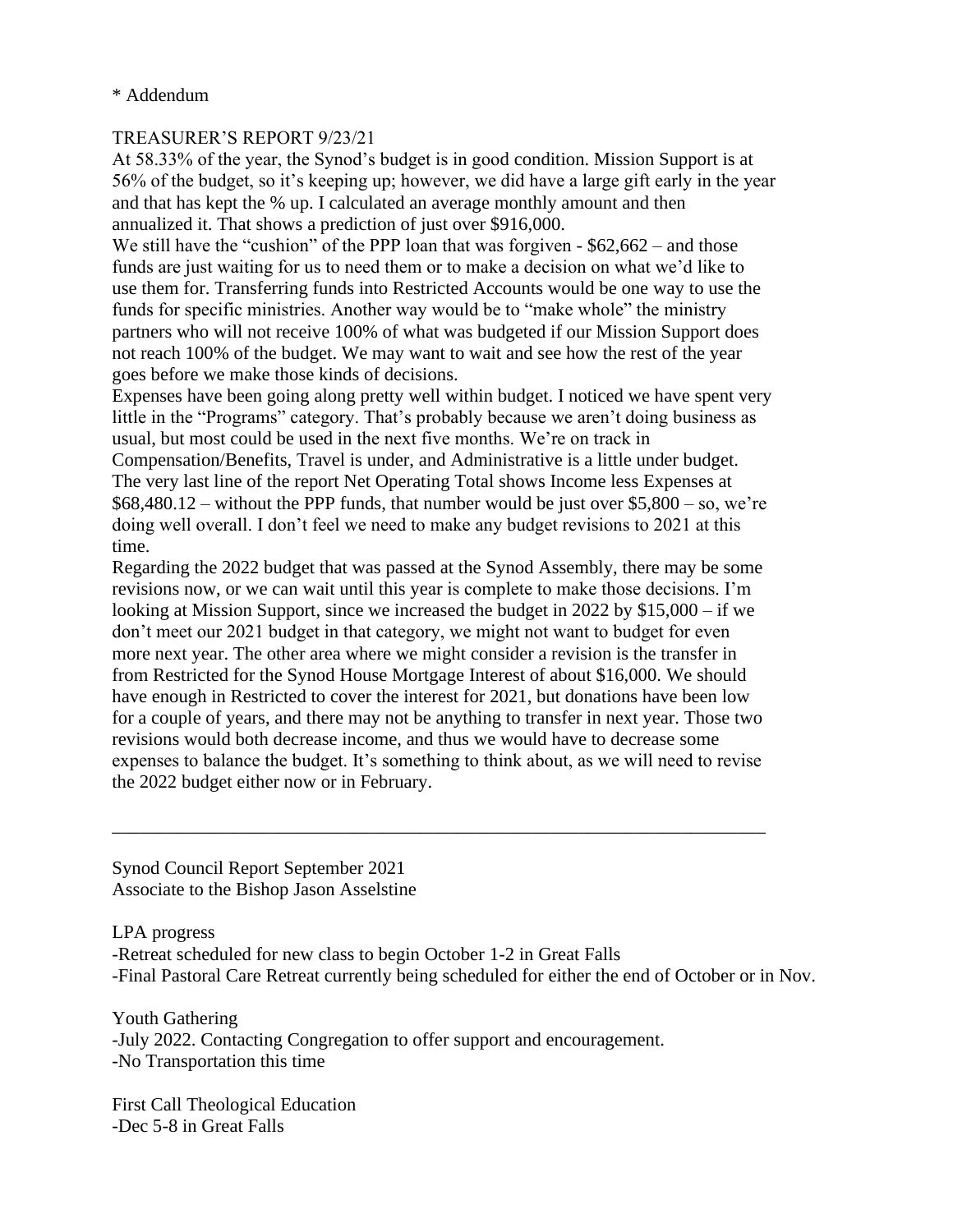Montana Synod Mobility Open Congregations (active) First Lutheran, Circle Has been without a pastor for almost 2 years. Immanuel, Absarokee Interviewing a First Call Candidate. Zion, Lewistown Ready to interview. Stacey Heggam working as Interim pastor. Baker, Ekalaka, Plevna Could use a couple. Been open for several months. Working with LPAs Peace, Billings Interviewing candidates. Working with Linda Rose as Interim and LPAs Trinity, Hot Springs Working with LPAs. They hope to have a full-time First Call pastor American, Chinook Working with LPAs. Trinity, Choteau Working with a First Call pastor in a temp position with the hope of Call Our Redeemers, Helena Trina Johnston Interim New Life, Helena New opening. Working with Ken Duvall as Interim. St. Paul, Cut Bank Working with Presbyterians and LPA St. Paul and Grace, Fairfield Working with SAM Cynthia Thomas Big Sandy and Havre (Messiah) Working with LPAs. Atonement, Billings New Opening American, Livingston Interviewing First Call candidate Other Openings/Transitions First English, GF Working with Tammy Bull and New Hope First English, Billings Working with LPAs Bethlehem, Billings Working with LPAs and possible TEEM candidate Lambert Voting to close St Johns, Westby Need to close Dodson Need to close Devon and Galata Working with Retired pastor Bear and LPA Redeemer, Livingston Working with Tim Spring and LPAs Shields River, Wilsall Working with LPAs and Paul Siestrand Joliet Lutheran Working with LPAs Barber Working with Vice Pastor and LPAs Dagmar Working with LPAs Froid Working with LPAs Ebenezer Working with LPAs Fort Peck Working with LPAs and Pastor Christine HD First American, Hardin Working with LPAs and Prince of Peace, Missoula ? Coming Transitions: Northridge, Kalispell (December 2021) Broadus (Nov 2021) remote, Part time or ecumenical possibility for FT with UCC **Installations** Marlow Carrels Gold Hill, Butte Judy Lamb Hope, Anaconda Scott Kiehn First, Glasgow Tim O'Shields Zion, Fairview Ben Cherland Messiah, Red Lodge Jamie Schmeling Terry/Fallon PCUSA (October 16, 2021) Heidi Hester Hope, Bozeman (Nov 7, 2021) Will Rima Harlem, Hogeland, Turner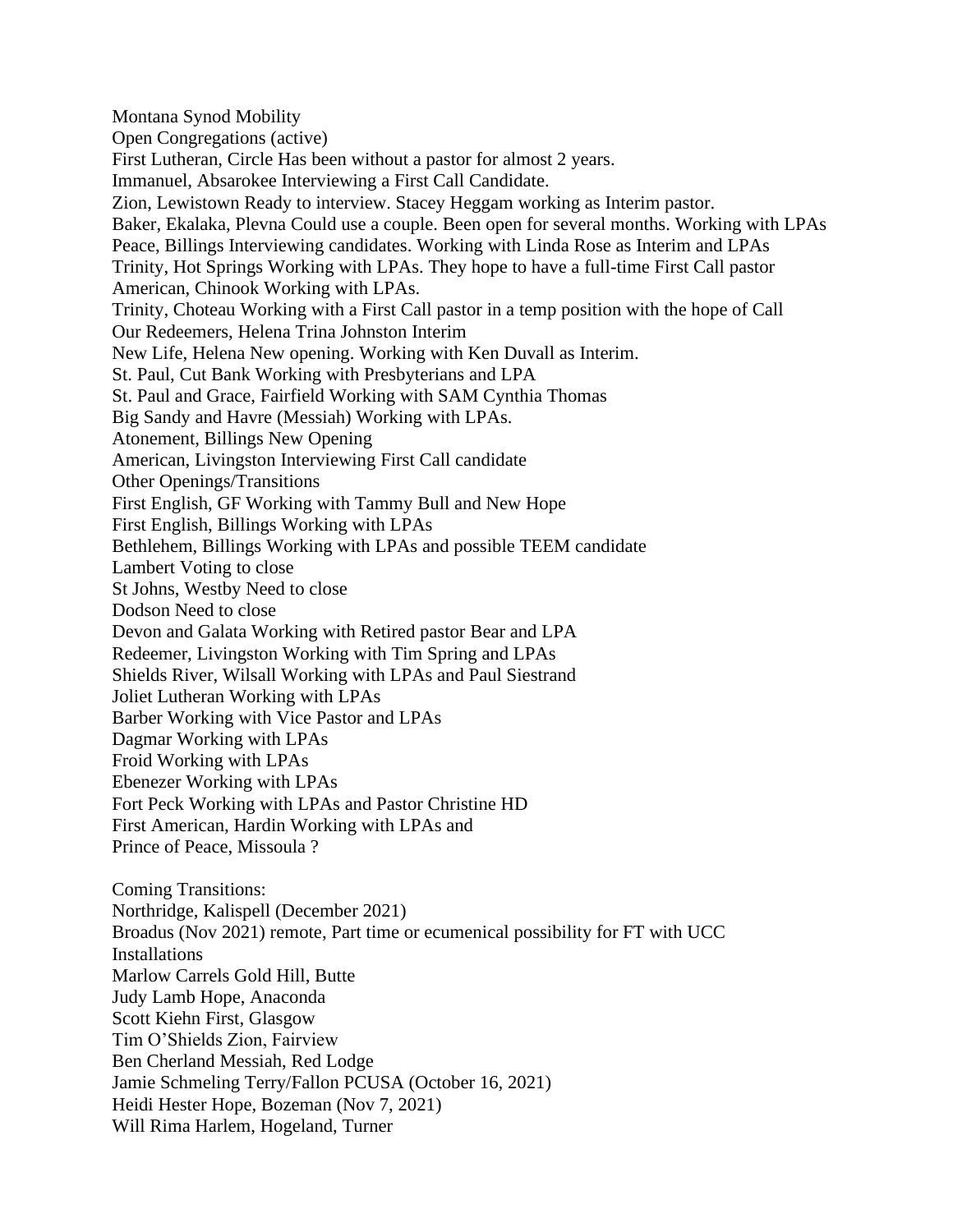Vice President Report Montana Synod Council September 17, 2021

If there is anything I have learned over the last year and one half, since the arrival of the COVID-19 virus, is that patience is truly a virtue. The quote from a Buddhist monk in the Tom Selleck movie, High Road to China, "The oxen is slow, but the earth is patient"; reminds us it is okay to take things slow in this world-on-steroids, because Reality, however we define it, i.e. Earth, God; is patient. We really can take our time, and should, particularly for those things that take a certain amount of discernment before decisions are made.

\_\_\_\_\_\_\_\_\_\_\_\_\_\_\_\_\_\_\_\_\_\_\_\_\_\_\_\_\_\_\_\_\_\_\_\_\_\_\_\_\_\_\_\_\_\_\_\_\_\_\_\_\_\_\_\_\_\_\_\_\_\_\_\_\_\_\_\_\_\_\_\_\_\_\_\_\_

I say this, because as a council of the ELCA, Montana Synod, by nature we take our time to move through important topics. Decision-by-committee is never a hurry up process. This meeting as, in past meetings, will find us working on issues, that will take some time to work through. Some of these issues include:

- Salary Guidelines for Rostered Leaders
- Funding for the Synod House mortgage
- Synod gift Policy
- **Ministry Priorities**
- Stewardship Guidance

I ask that you get some rest and be prepared to work through the important business of the council. ZOOM is not the ideal way to conduct our business, but we are getting better at it, and it is what is available in this time when we are trying to practice safety for our brothers and sisters. I look forward to seeing each of you, and for a constructive and spirit-led meeting.

Peace to you.

Respectively Submitted, Dick Deschamps Synod vice President

Synod Council September 17-18, 2021 Bishop's Report – Rev. Laurie Jungling

#### Dear Friends in Christ,

It's been two full years since I began serve in this office of bishop for the Montana Synod. It feels like more than that but then again time feels like it goes faster when life seems out of control.

\_\_\_\_\_\_\_\_\_\_\_\_\_\_\_\_\_\_\_\_\_\_\_\_\_\_\_\_\_\_\_\_\_\_\_\_\_\_\_\_\_\_\_\_\_\_\_\_\_\_\_\_\_\_\_\_\_\_\_\_\_\_\_\_\_\_\_\_\_\_\_\_\_\_\_\_\_\_\_\_\_\_\_

I often wonder what time felt like for those disciples during the first years of the early church, filled with Holy Spirit and proclaiming the gospel even as the world they were living in was messy with social, political, and religious upheaval. I'm guessing they too felt the rollercoaster ride we feel today (though they wouldn't have had the rollercoaster to compare it to). But those disciples and the many who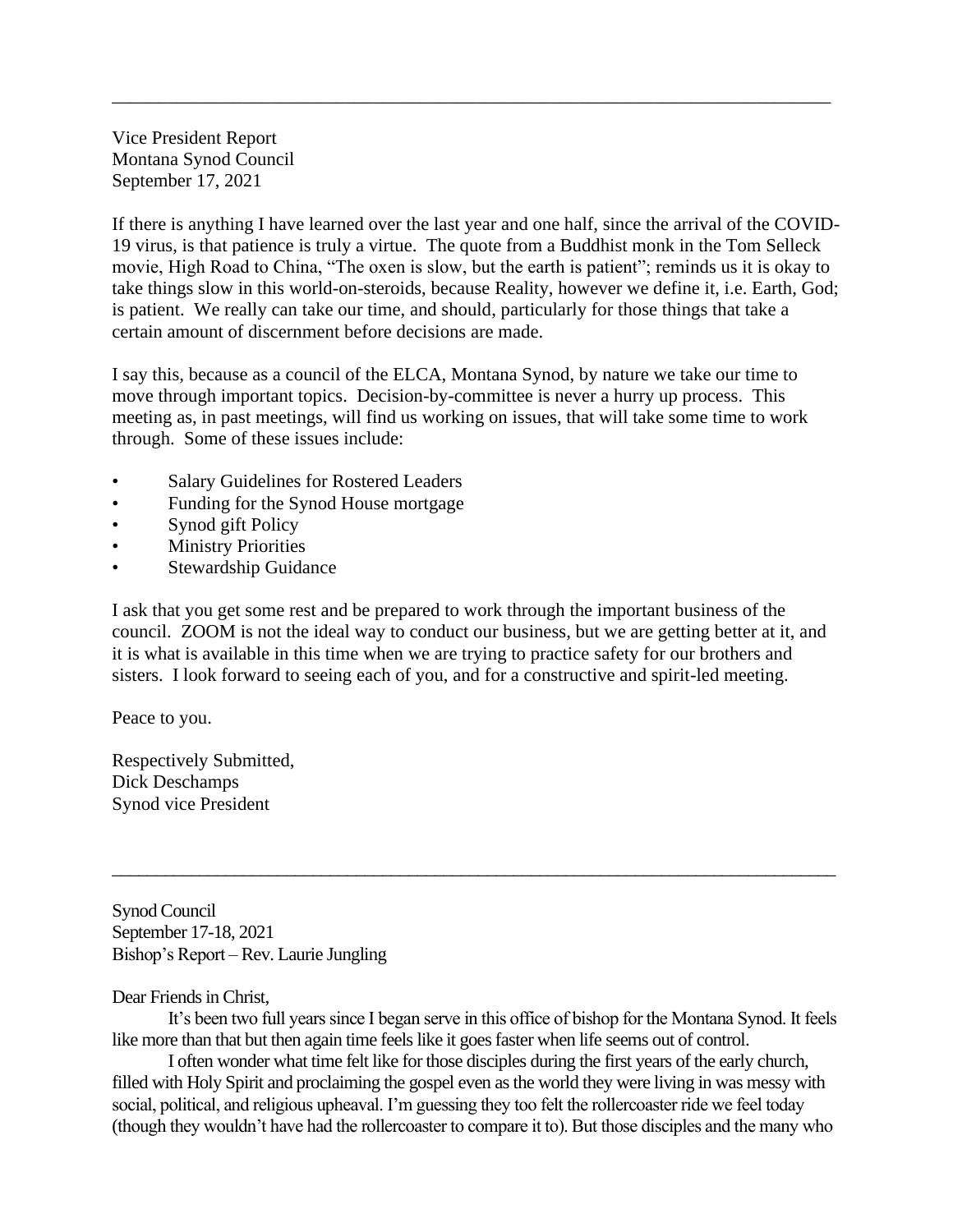came and experienced the gospel through their ministry kept powering through even in the midst of their sufferings, finding their resilience in Christ and their trust in God's love.

And we can too! Despite the return of Covid-19 in its delta form, despite the uncertainty of our society, despite the many uncertainties we are grappling with, we too have been empowered and equipped by the Holy Spirit to do the work that Christ calls us to do in, with and for his church and on behalf of the world. So we keep on keeping on, fulfilling the vocations we have been called to serve.

#### Montana Synod Mission Theme and possible Mission Statement

As the Montana Synod moves forward into the future that God is calling us to explore, the staff and I are more and more functioning under the Synod Mission Theme of "Equipping for Ministry" and an emerging yet unofficial mission statement that sounds something like "Equipping the followers of Christ in the Montana Synod for the ministry of Building Up the Body of Christ and Living Christ's Love into the world." For those new to the council, this theme and statement have grown out of our (staff and council) continued engagement with the text from Paul's letter to the Ephesians 4:1-16, particularly verses 11-13:

*"The gifts he gave were that some would be apostles, some prophets, some evangelists, some pastors and teachers, to equip the saints for the work of ministry, for building up the body of Christ, until all of us come to the unity of the faith and of the knowledge of the Son of God, to maturity, to the measure of the full stature of Christ."*

Through listening to this text and God's voice through it, we keep hearing that the Synod's call is to equip, encourage, support, and empower people to receive God's grace-filled love into their lives, to proclaim the gospel, to mature in the body of Christ and to do love (includes justice) in their communities, state and world. And so we're exploring what that "Equipping for Ministry" can and should look like in its particularities for the church and society of this time and into the future. One thing is certain: that ministry will in many ways look quite different than it has in the past forty or even twenty years. Moreover, what it will actually look like is still a mystery, one that we continue to discern by listening to God, neighbor, community and each other**.** 

**The Synod Office's Responsibilities:** One of the ways that the staff has practiced this discernment over the summer is by having a staff retreat. Jason, Peggy and myself gathered for 2.5 days in July at a cabin near Choteau (donated by a member of Trinity Lutheran) to do some thinking, praying, dreaming, planning and general organizing of our brains, hearts and spirits about where we are going next as the synod. (Pictures  $1 \& 2$ ) which emerged from our time together.

In picture #1, we used my incredible not so artistic skills to clarify what we believe to be the synod office's and wider synod's primary responsibilities. Here they are in no specific order:

- Leadership (clergy and lay) -- Equip and Support
- Congregational Life -- Equip and Support
- Faith Formation Equip and Support
- Collaboration for ministry Equip and Support (includes Communication, Tech)
- Stewardship Equip and Support
- Love and Justice Ministry Equip and Support (ex. Task Forces)
- Spiritual Support
- Administration of the Synod (Staff and council)
- Relationship with Ministry Partners (Bishop and council)

Note that these responsibilities are intertwined in many ways. Also, except for the administrative role and relationships with ministry partners, these are not things the synod office/council actually do *for* congregations, leaders and members; rather the synod office (and synod council?) focuses on *equipping them* to engage in healthier and thriving ministry in their contexts. See Peggy's report for more details re: Faithful innovations and Fed by Ravens.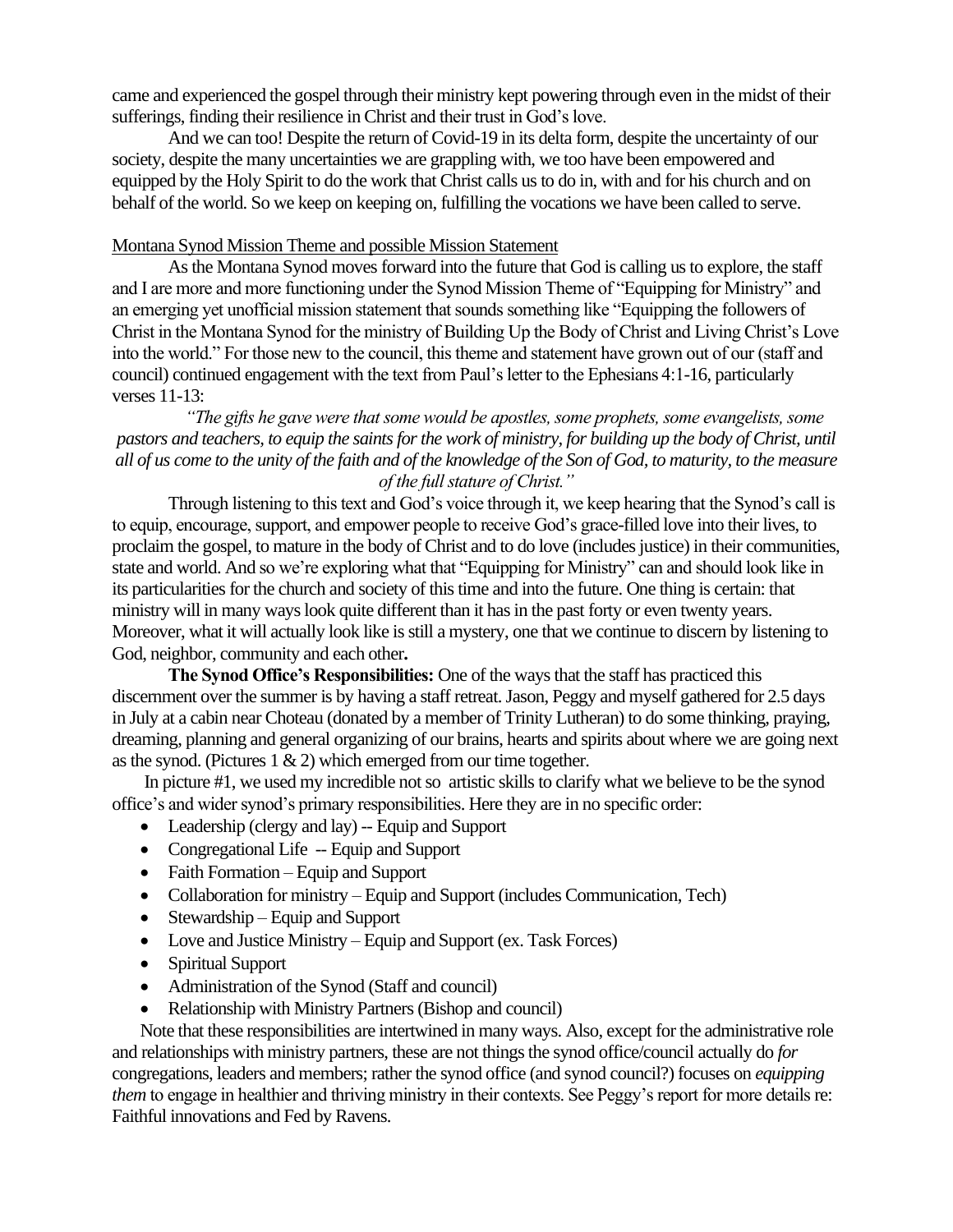However, I believe there is another role for the bishop as well as the staff and the council in serving today's church that is just as important: leading the synod as we walk together on a journey toward the uncertain future into which God is guiding us. That doesn't mean defining and controlling the future but rather equipping the ministries of the synod to listen for, discern, and innovate to discover the future of the synod and its ministries as part of the wider Church, ELCA and beyond. That will mean more listening, learning, relationship building, and experimenting (with some failing) than strategic planning.

The church is in a time of Adaptive Challenge. What we've done before no longer works and there are no easy solutions to the challenges we face. So we need to spend time lifting up what is core to who we are (Christ's gospel and Jesus' way) and what we're called to seek and do, while at the same time letting go of what is either holding us back or no longer functional. We need to spend time discovering new (or old), exciting ways to be the church and follow Christ's mission to proclaim and live the gospel for the world we live in. And we need to allow ourselves as individuals and church to be transformed by the Spirit, losing ourselves to gain ourselves in Christ.

And so one of the plans that is beginning to form in the synod office is to use a "Theory U" approach to open minds, hearts, wills and spirits to our future possibilities and collaborate together with congregations, leaders, synods, ecumenical partners and churchwide in active experimentation and then co-creating empowered by the Spirit to find that future. (Pictures  $3 \& 4$ ) While I/we are still figuring out what this process is going to look like, the first step will include creating a Dream Team of clergy, LPAs and others. We as staff will also be reaching out in various ways to leaders and congregations to brainstorm with them ideas for ministry, gathering as much "collective genius" as we can from the people of the Montana Synod.

**Challenges.** All of this future-looking comes during a time of many specific challenges. As you heard from Jason, rostered leadership transitions – retirements; moving; leaving ministry – are happening at a pace the church has not seen in yearsif ever and this is happening all over the ELCA. Pastors are leaving their congregations due to retirement, family obligations, looking for their ideal call, congregation mistreatment of pastors (and vice versa), and other reasons. And there simply are not enough pastors to go around the whole ELCA. One reason among many is that we as church have not been doing our part to raise up leaders, whether pastors or lay.

In response to this need, we are putting extra energy into raising up leaders in the synod, especially LPAs who hopefully could become SAMs who hopefully might consider TEEM or another ordination strategy. [What are some ways we as council members can encourage people to become pastoral leaders?] We are also beginning a process of strategizing with local congregations in clusters to find new ways of doing ministry together rather than each congregation having their own pastor. This will involve brainstorming with a variety of lay and clergy leaders rather than a top-down "tell them what to do approach." We have our first exploration gathering with the Bear Paw cluster in early October.

Another response to this need for strong leaders is to offer leadership support and equipping for our current pastoral leaders. This includes providing for Excellence in Leadership training for three of our pastors, a Thriving Leaders Formation cohort for 10 of our pastors, developing more LPAs this fall, and inviting NRIT to help provide spiritual and professional workshops for all of our leaders. In many ways, the Montana Synod is being lifted up through the active ministry of many of our LPAs in their settings and to other congregations, though our pastors are also doing amazing work fulfilling their call to ordained ministry in their locations and beyond. Thank you to all are doing this ministry! Now go out and find five more to follow this call!

We also continue to face the challenge of Covid-19 and its consequences which is not going away soon. In many ways we are fortunate that we don't have the congregational blowups that some synods are having across the ELCA around vaccines and masking and other things. (Or maybe they are still festering.) Sadly there are places in this church where congregation members are not only refusing to wear masks themselves but are telling others, including the pastor, that they can't wear them either. This has led to some pastors getting Covid and even dying from it. As the bishop, I have chosen to offer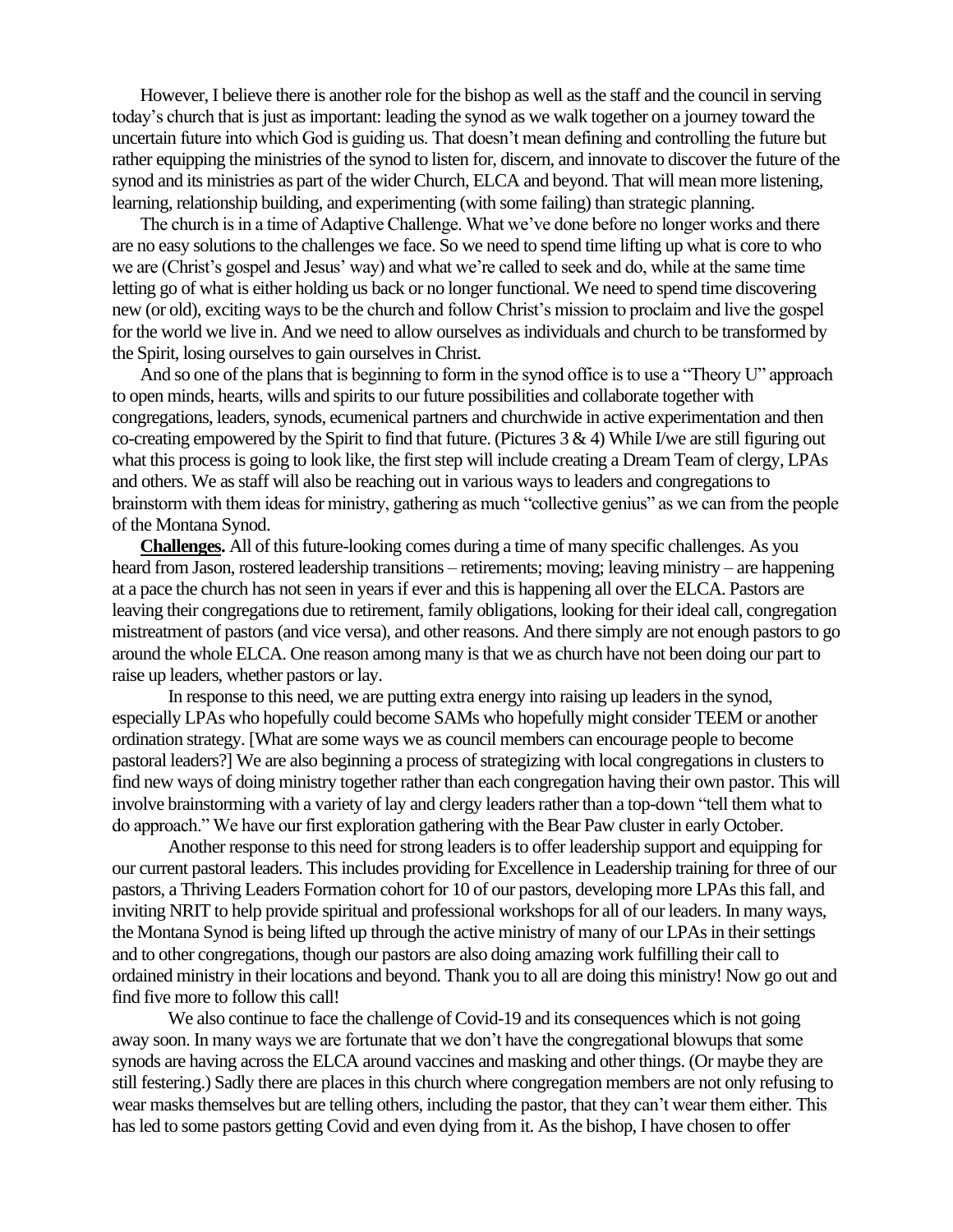guidance and empower local responsibility rather than attempt to control congregations in very different contexts by dictating what congregations/pastoral leaders should do. My constant reminder has been to always act in accord with God's law to love your neighbor in all that you do. In the meantime, we at the synod office continue to be adaptive in our own practices facing Covid even as we encourage congregations and ministries to do the same.

We also face a challenge that has been around for a while but is finally being addressed by the ELCA: the issue of retired pastors interfering in the life of congregations they attend. While most of the retired pastors of the church know their boundaries when it comes to engaging the life of the congregation they and their families are members of, the problem has become significant enough that the Churchwide Council updated the "Definitions and Guidelines for Discipline of Rostered Leaders, Congregations and Members" to include such disruptive behavior by retired pastors and their families. In the MT Synod, the synod council assists in enforcing these guidelines by reviewing the retired pastor roster every year in September (a third of them each year) and removing someone from the roster if necessary. Here is the language from the document:

*Relationship with prior congregation(s) or ministry: Rostered ministers who have resigned or retired from or otherwise no longer officially serve a congregation or other ministry shall honor the integrity of the congregation or ministry. They shall respect and honor the current rostered minister(s) and mission of the congregation or ministry they no longer are called to serve. They shall decline invitations from members to perform pastoral acts and refrain from asking members to directly or indirectly seek permission to perform such acts from the currently serving rostered minister. They shall not participate or interfere, whether personally or through a proxy, in the life of the congregation or ministry in any way, unless invited to participate by the current rostered minister(s) in conjunction with the congregation council or governing board. Such interference constitutes conduct incompatible with the character of the ministerial office or retirement status.* ("Definitions and Guidelines for Discipline," p. 10.)

RE: Synod Ministry Partners – no reports at this time.

#### Some other things to report:

At the **Churchwide l**evel, the Vice President of ELCA, Mr. Bill Horne, died of a heart attack earlier this summer. The previous VP, Mr. Carlos Pena, is serving as interim. The VP of the ELCA is the highest office a lay person can hold in the ELCA and Bill was great at it. He will be missed.

**Congregation Issues** – Prince of Peace in Missoula is still on hold. Messiah Lutheran in Billings is approaching its dissolution. They will vote on Monday, Sept 20 to close on November 30, 2021. As part of their process of ending their ministry, they are also dispersing their funds from the sale of their building. The synod has been included in their legacy giving plans with an amount that currently stands at around \$50,000, though this is not final until the vote. Also, the synod will be receiving a legacy gift of around \$22,000 from an individual's estate after his passing. As congregations close and people of a certain generation die, there may be more legacy gifts coming to the synod. As you see on the agenda we'll be exploring developing a new gift policy for the synod to better receive these gifts through a mentality of generosity rather than scarcity.

**Boy Scouts of America Lawsuit**. As continuing members of the council may remember, in May 2020 the synod and one of our congregations (New Hope Lutheran) were served as part of the BSA lawsuit that is pending resolutions. For practical purposes there have been no changes to our status – we are in waiting mode until whatever bankruptcy deal between the BSA and the plaintiffs/their lawyers is finalized. It's quite complicated and changes every news cycle as the parties renegotiate various parts of the agreement. However, the synod attorney has indicated that either a deal will be reached regarding dismissal of suits against "Contributing Chartered Organizations," i.e. congregations and synod so it will all go away or they won't and we'll go to court with a motion to dismiss because the synod didn't even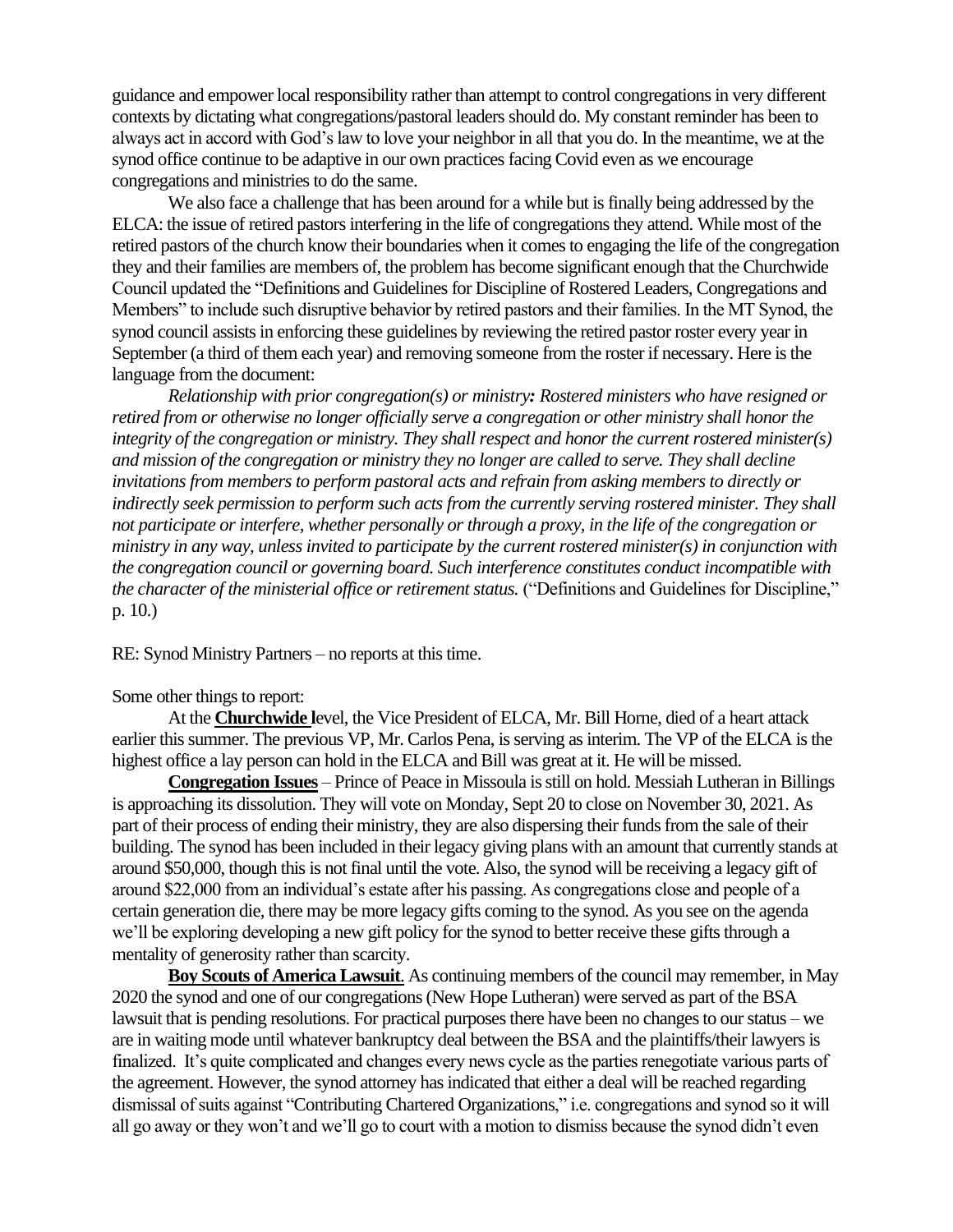exist when the abuse happened the 70's. Several others synods are caught up in the same situation so we are not alone in watching how this all plays out.

Finally, in my role as Bishop I am continuing to see through the lens of being a transition pastoral leader for the Synod in this time of rapid change and uncertainty. I am constantly asking how can the church, and particularly the synod, live out its calling in ways true to the gospel in this time place rather than just doing business as usual. I have also had the opportunity to offer some faith formation to our synod leaders and future synod leaders (LPAs) by teaching a NRIT workshop by zoom about "Leading Holy Conversations" and teaching an 8 hour series on Lutheran Theology basics for the LPA program. I am participating in Year 2 of the Excellence in Leadership program through the Rocky MT synod and doing considerable work toward my own leadership skills through reading, attending on-line workshops.

\_\_\_\_\_\_\_\_\_\_\_\_\_\_\_\_\_\_\_\_\_\_\_\_\_\_\_\_\_\_\_\_\_\_\_\_\_\_\_\_\_\_\_\_\_\_\_\_\_\_\_\_\_\_\_\_\_\_\_\_\_\_\_\_\_\_\_\_\_\_\_\_\_\_\_\_\_\_\_\_\_\_

# **Director for Evangelical Mission: Report to the Montana Synod Council Sept. 17-18, 2021**

**ELCA Purpose -- Future Church Design:** Activate each of us that more people know the way of Jesus and discover community, justice and love."

**Montana Synod "Vision Statement":** "Equipping for the work of ministry, for building up the body of Christ."

**Directors for Evangelical Mission – ELCA Website:** "In order to coordinate the partnership between the ELCA's churchwide ministries and the 65 synods of this church, DEMs serve in positions shared by both of these expressions of this church. They are fully churchwide staff who are fully embraced by synods.

DEMs convene leadership tables in their synods, which oversee four main areas:

- mission development or "new starts"
- congregational renewal or "redevelopment"
- Mission Support and stewardship
- missional vision and planning for the synod

 DEMs are a key resource for congregations and leaders seeking tools and counsel for starting a new ministry or revitalizing existing ministries, as well as identifying, developing and equipping leaders for mission and ministry."

Greetings to the Montana Synod Council members:

The ELCA Purpose Statement, the "Vision" statement for the Synod and the description of the DEM role that are included above guide my work on a daily basis as I serve the Montana Synod as the DEM. Now that I have been in this role for four years, I am beginning to feel like I have made some significant progress in some key areas in the Synod.

#### **Faithful Innovation Process:**

The Faithful Innovation process has been created by leaders at Luther Seminary. The process is crafted to train congregations: to listen to God, one another, and their community; to act experimenting and reflecting on what they do; and to share and continue to reflect on their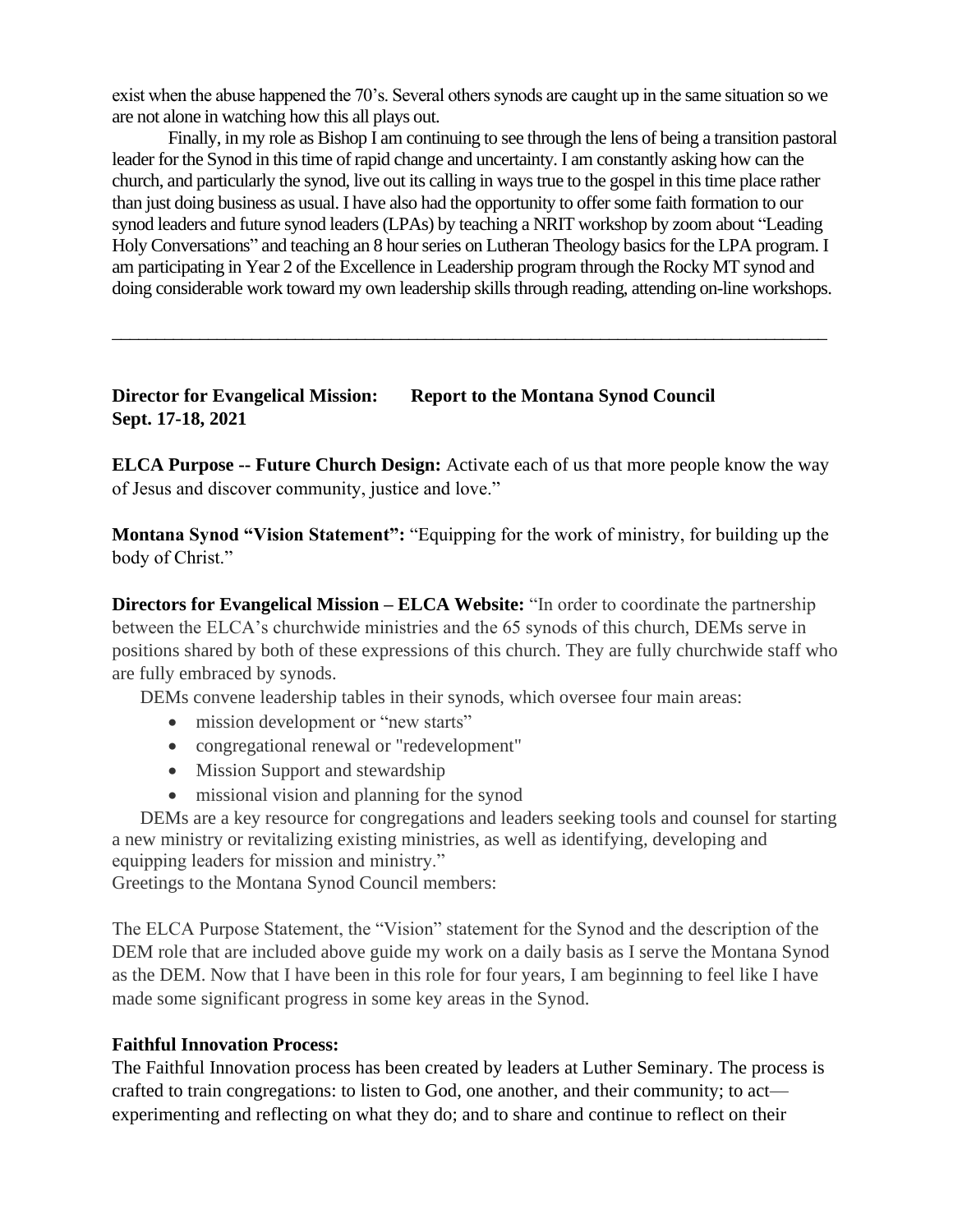listening and experiments. It draws from work in innovation and adaptive change. It is intended not to be a "program" but to be a different way of being the church – and engaging lay people to be transformed and to (hopefully) lead to transformation in the congregation. The Synod received a grant from churchwide to cover costs of participation in the process and continued guidance from Luther (in regular conversations that I engage in). Luther folks have been modeling adapting and pivoting in the last 18 months as they moved their training materials online.

The Faithful Innovation leadership team consists of Pastor Andy Wendle, Pastor Anna Merritt, Dick Deschamps, Pastor Ken Carrothers and Marilyn Hall. The process includes three training sessions for guiding teams from congregations and then each guiding team meets with a coach, on a monthly basis during the first nine months of the process.

On Aug. 29<sup>th</sup>, the Faithful Innovation Leadership team led the first three congregations in their third training. As part of the leadership team's learning, we pivoted offer a "hybrid" training process for the congregations to continue to work on their learning over the next year. All three congregations agreed that they wanted to continue to engage in the learning process. The leadership team and I have learned a lot in the past year and as we prepare for a new cohort of congregations, we are working to implement our learnings as we begin with new guiding teams. The process is a big paradigm shift for people to grasp. The power of the model is to then repeat the model over and over again!

A second cohort of congregations is set to begin their training on Oct.  $17<sup>th</sup>$ . The five congregations are American in Harlem, Christ in Libby, First in Plains, Our Saviors in Thompson Falls and Our Saviors in Columbia Falls. I am also expecting that one or two congregations will join our training from the Northwest Intermountain Synod.

I anticipate that a third group of congregations will not begin again until next fall. One learning we had was that it was difficult for the guiding teams to keep momentum going through the summer. I have also been communicating with the pastors of the congregations who will be joining that I hope and expect that they will continue in some way in the process into the 2<sup>nd</sup> year, in order to go deeper into understanding and grasping the process of listening, acting and sharing.

#### **Vitality Task Force:**

Members of the Vitality Task Force are: Pastor Paul Anderson, Faith, Hamilton; Dick Deschamps, Synod VP, LPA, Hope, Bozeman; John Mundinger, LPA, St. John's, Helena, Pastor Brenda Frelsi, Zion, Glendive, Rick Brown, LPA, Faith, Hamilton and Marilyn Hall, Synod Coaching Coordinator, Immanuel, Missoula.

We had planned for an in-person retreat earlier this week, but shifted to just a 2  $\frac{1}{2}$  hour zoom. I had asked the Task Force to read the book, The Innovative Church, by Scott Cormode. We spent time processing the book during our retreat. With the Vitality Task Force, I will offer a "series" for leaders in congregations to begin to ask questions about what it means to be a vital congregation and to introduce concepts of Faithful Innovation in the early winter. I am working with NRIT about timing and a process for offering this. Now that the Faithful Innovation process is underway, this team is making some adjustments to focus on the future church direction about new ministry possibilities in the Montana Synod. Do you know of any setting around the Synod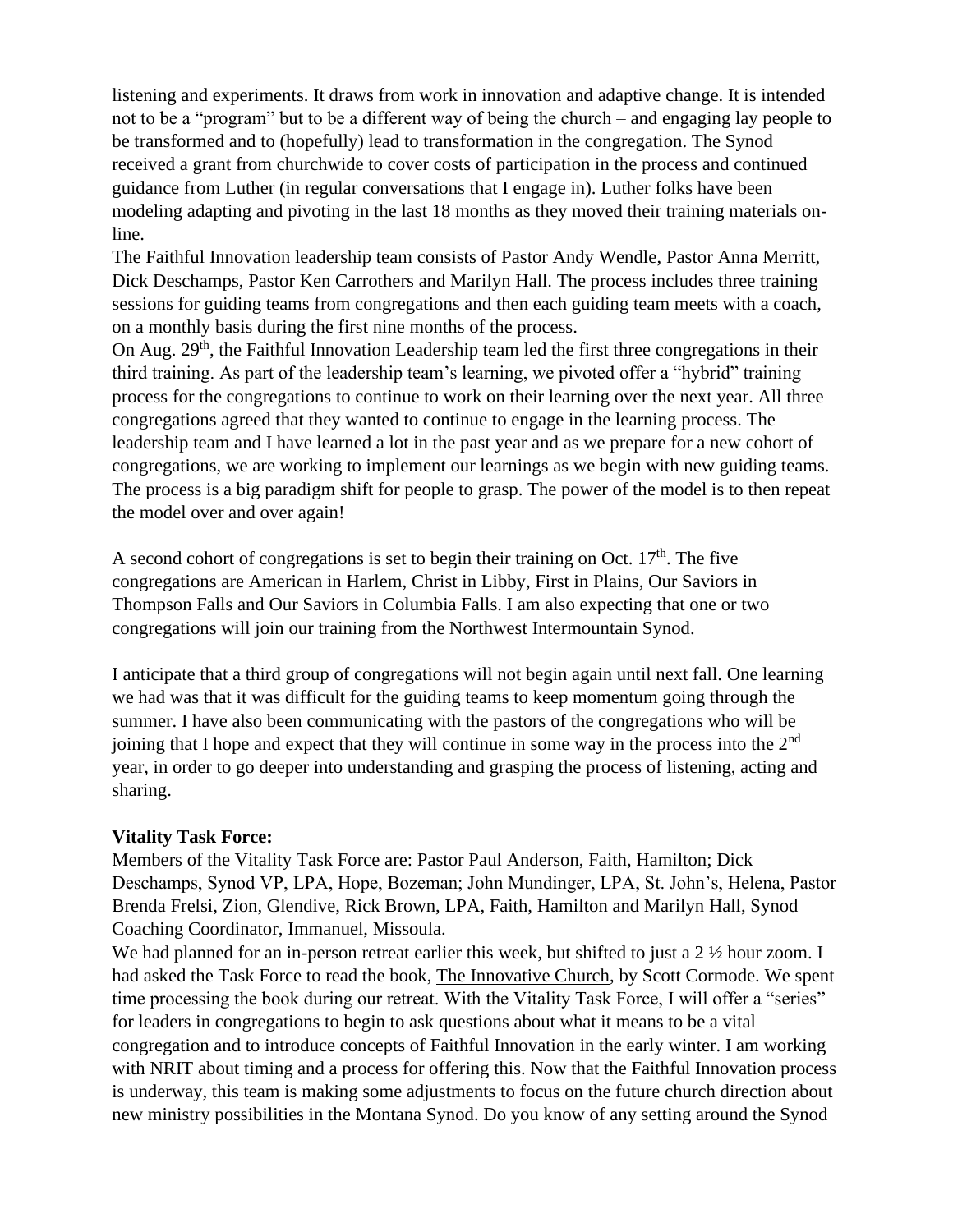where there is a new ministry possibility? Is there something bubbling up that you have heard about or wonder about? How is the Holy Spirit calling forth new possibilities in the Synod? If you know of something or wonder about a possibility, please reach out to me!

#### **Coaches in the Montana Synod:**

Marilyn Hall, of Immanuel Lutheran in Missoula was appointed as the Synod Coaching coordinator in the Montana Synod last spring. I continue to draw upon those who have been trained as coaches in the Synod to work with congregations in the Faithful Innovation Process. There are also a few coaching 1<sup>st</sup> call pastors, and a few coaching other leaders in the Synod. I have a coach myself and value the chance to process and think out loud about my own next steps. I see the value of coaching in the power of asking questions and allowing space for people to seek their own answers and solutions. We are in the process of creating a positive coaching culture here in the Montana Synod. (If any Synod Council members are interested in receiving coaching or being trained as a coach, please contact me.)

#### **Stewardship Task Force**

The Stewardship Task Force meets almost monthly via zoom. The Task Force has a working draft for a year-round Stewardship plan for the Synod, including regular communication to congregations from Bishop Jungling, and me through short videos, letters and other means to "ask, tell and thank" congregations for their generosity. For the seasons of Advent and Christmas, and the Easter season, I compiled a devotion written by pastors in the Synod that was made available through the website and social media so that it could be made available to congregations. Should that be repeated again in 2021?

The Task Force also approved piloting a process that we called "Fed By Ravens", a stewardship accompaniment process, with five congregations in the Synod over the past six months, to teach and coach these congregations about stewardship, and to help them think in some new ways about stewardship and generosity. The Synod's Stewardship Consultant, Dennis Trotter and I have met with these five congregations as a group about four times and then with each "team" from the congregation about four times. As we have been meeting with them, we have heard about the context of each congregation and have marveled that each situation and context have been so different. We entered this convinced that stewardship as a program to plug into a congregation is not helpful. As we are coming closer to the end of the process, we are even more convinced of the need to value each congregation and to encourage and nurture each congregation in their own context. Dennis and I work well together and as these congregations have been aided by his calm presence, knowledge and commitment to the church. After some evaluation and tweaking, I anticipate that we will engage a new group of congregations in the process. I would be excited to include a few participants in the second group who have been a part of this group to offer their perspective and leadership. We want to encourage more people to be able to share their story of generosity and stewardship in the Synod and congregations. One of the big moments in the process with Fed By Ravens was to observe the challenge the participants had to share their own understanding of generosity. Most people need practice to learn to talk about their own stewardship story.

# **Request for Synod Stewardship Consultant:**

I would like to ask that the Synod Council consider retaining Dennis as our Synod Stewardship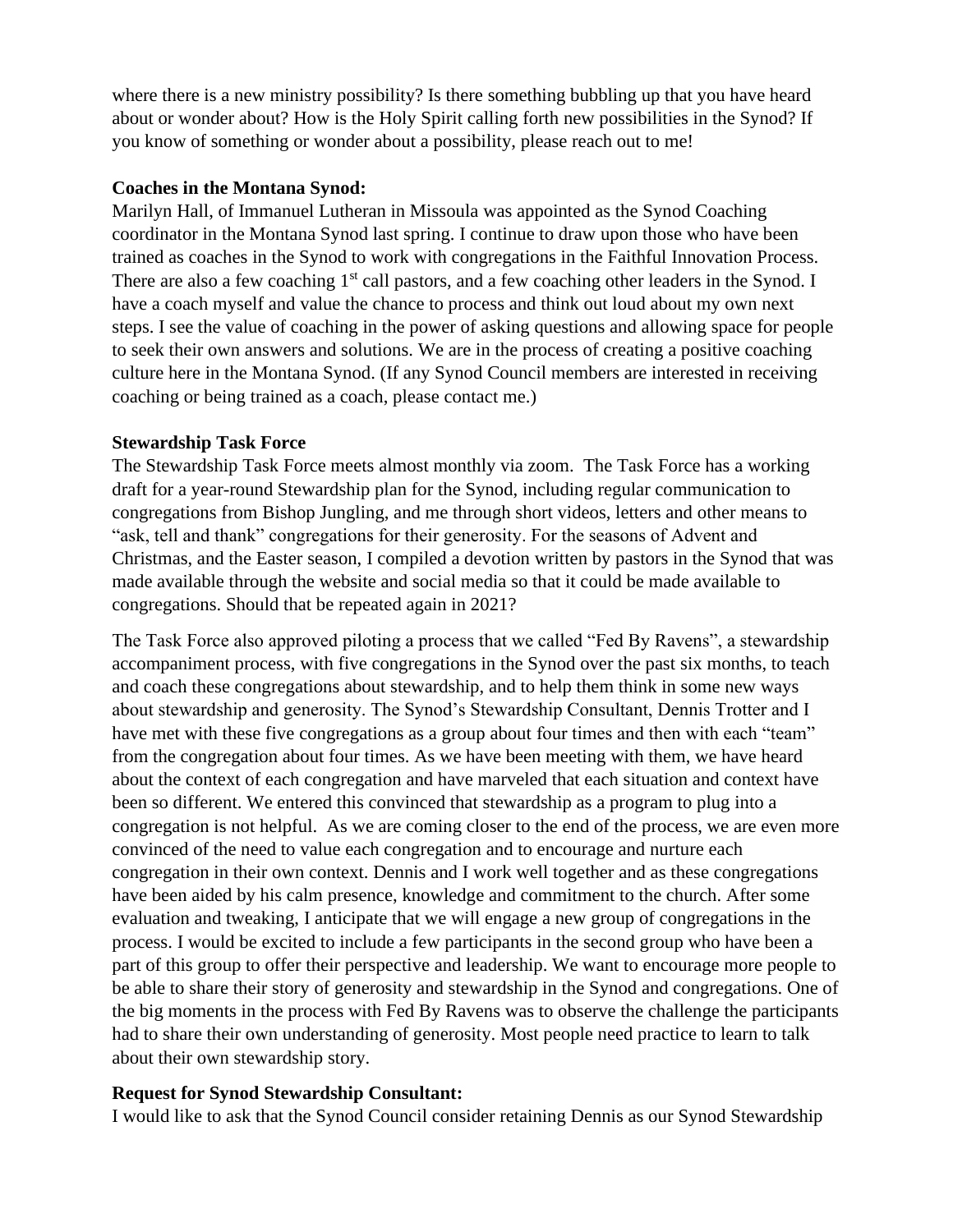Consultant and to consider paying him more for all the work he has put in in 2021 and will continue to do in the next months. I would suggest paying him in the range of \$3000 - \$5000 for the rest of 2021. I would also like to suggest that the Synod Council consider adding a budgeted line item for Synod Stewardship Consultant for 2022.

In order for congregations (and individuals) to change, more often it is a process and the path needs to be clear. But creating (emphasizing) a culture of gratitude and generosity in the Synod will take time. I feel like Dennis' presence and help has been important to creating a shift in the culture of congregations and the Synod. But this is a long process and will not happen quickly! I did request input from members of the Stewardship Task Force about their perception of Dennis' involvement and heard strong and positive comments and appreciation for what he has offered to the Synod.

The Stewardship Task Force includes Treasurer Sue Ost, Barb Arensmeyer, Choteau, Pastor Phil Wold, Sheridan, Pastor Tim Tostengard, Billings, Pastor Scott Thompson, Kalispell, and Pastor Lindean Barnett-Christenson, Bozeman, and Dennis Trotter, Synod Stewardship Consultant. I am grateful for their input and work as we as a Synod provide stewardship education and support for leaders and congregations.

#### **Ministries that receive Synod and Churchwide Funding**:

**Freedom in Christ Prison Ministry at the Men's Prison in Deer Lodge**: Pastor Rob Nedbalek continues to serve this ministry. The FIC Board met for a retreat in August to discuss and try to clarify the roles of Rob as Pastor, Bea Rosenleaf, who has served as Administrator and the FIC board. The board and ministry have lacked clarity and direction for some time. At the same time, Pastor Rob's presence inside the prison has been valued as he is the only clergy that the prison allows to go through the units unescorted. The prison staff expressed to the board that they hope that the ministry provided by FIC will continue. Because of policy issues, (even before Covid) there has been limits as to how many inmates can gather for worship or other religious activities. The Board is committed to clarifying Rob's job description. The board is also working to clarify that Bea will function as the Exec. Director of the ministry. The Board will also be working on succession planning for when Rob retires and when Bea no longer continues in her role. The ministry has been receiving a decreasing amount from the ELCA over the years the ministry has been in existence. I am estimating that the ministry has received over \$200,000 in churchwide funding since its beginning. The Synod has supported the ministry at \$10,000 per year since the ministry began about ten years ago.

**Spirit of Life Ministry Lutheran Ministry on the Fort Peck Reservation:** Pastor Chris Holler-Dinsmore has been serving as the Pastor of the Spirit of Life Ministry. For the last several years, her primary ministry has been inside the Tribal Correctional Facility working with the incarcerated. She has told me that she intends to retire from the ministry at the end of 2021. Currently, she is receiving a churchwide grant of \$6000 for 2021. The ministry has also been receiving \$5,500 from the Synod in the last few years. She has been serving this ministry for about ten years. Again, because the setting is in a place where it is not self-supporting, I estimate that this ministry has received about \$200,000 in churchwide funding. Although in the beginning there was a hope that she would begin a worship service in Wolf Point or Poplar, that has not happened. Although I would like for the Synod to support some ministry on the Fort Peck